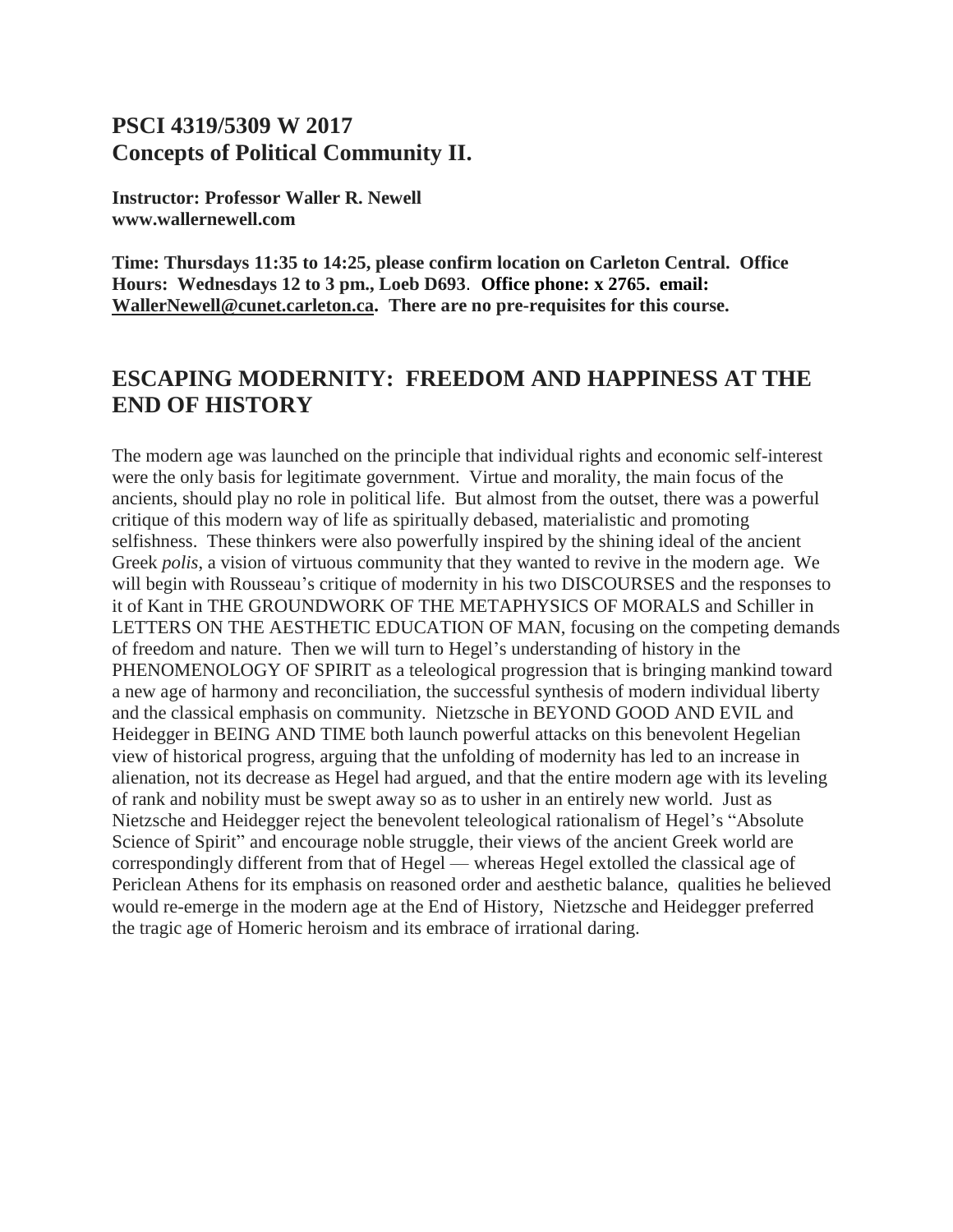### **Requirements and basis of grading:**

a) Weekly seminar presentations, on an equally rotating basis, on the readings for each class. No written component. Worth 50% of grade.

b) A term paper consisting of a close textual analysis of one or more of the texts we are reading in the course. 15 pages double-spaced typed. Due on the last day of term, Friday April 7. Worth 50% of grade.

# **Attendance and Lateness Policy:**

1) Attendance is obligatory, not optional. Every student is expected to attend every class unless the student has a recognized medical or personal excuse for being absent.

2) Late papers will be penalized by half a grade a day after the final due date for submission.

## **Texts: (on order at Bookstore):**

\* on order at Bookstore \*\* available free on-line. NB: The ones on order may also be available free on-line if you do some digging.

Jean-Jacques Rousseau. BASIC POLITICAL WRITINGS. \*

Immanuel Kant. GROUNDWORK OF THE METAPHYSICS OF MORALS. \*

Friedrich Schiller. LETTERS ON THE AESTHETIC EDUCATION OF MAN \*\*

G.W.F. Hegel. THE PHENOMENOLOGY OF SPIRIT. \* and \*\*

Friedrich Nietzsche. BEYOND GOOD AND EVIL. \*

Martin Heidegger. BEING AND TIME. \* and \*\*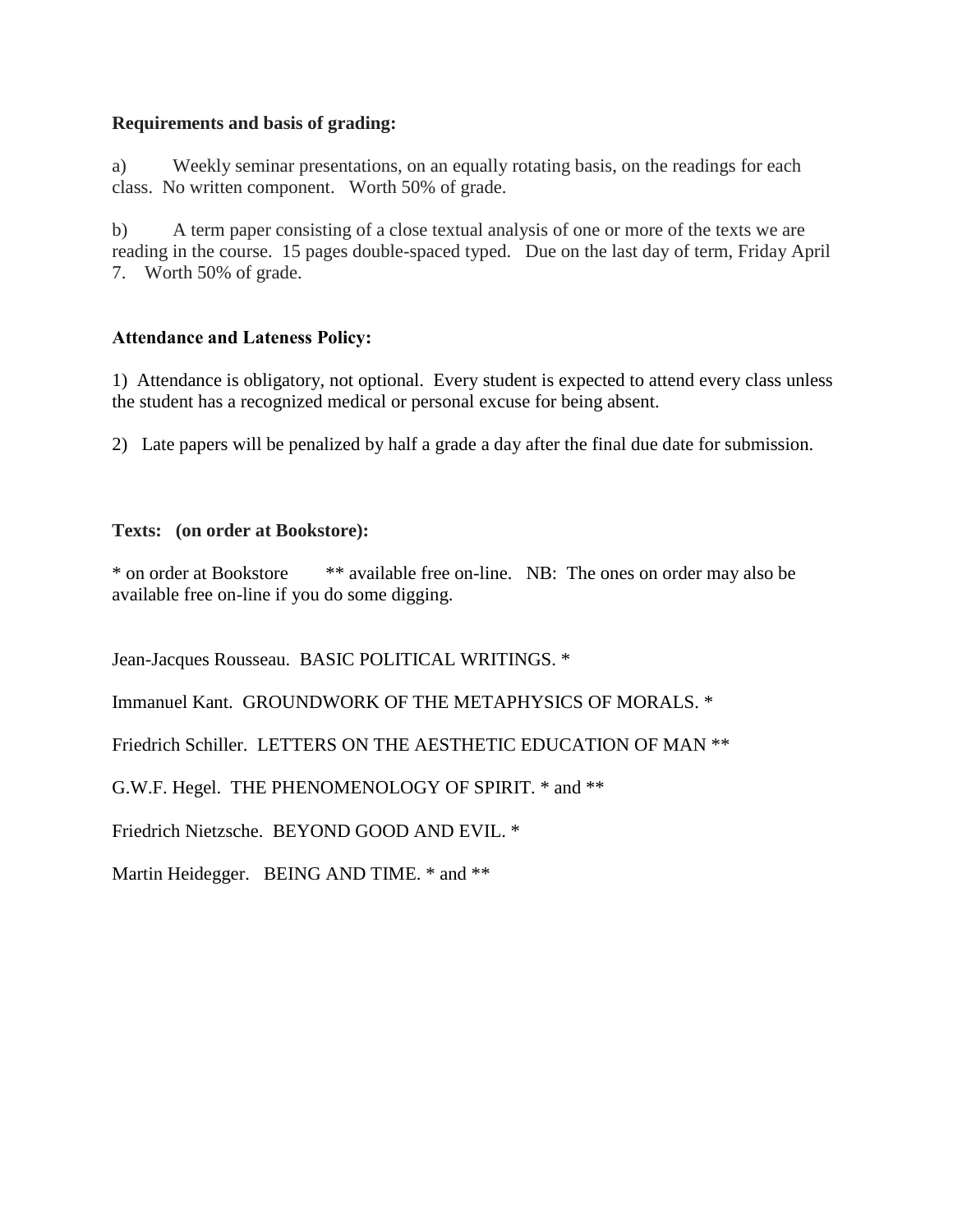**January 5:** Opening remarks.

**January 12:** Rousseau. FIRST AND SECOND DISCOURSES.

**January 19:** Kant, GROUNDWORK OF THE METAPHYSICS OF MORALS (parts 1-2); Schiller, LETTERS ON THE AESTHETIC EDUCATION OF MAN (letters 1-2, 13, 20-22.).

**January 26:** Hegel, PHENOMENOLOGY OF SPIRIT. Readings are by *section* number from the Miller translation, *not* page number. Preface, 1-41; Introduction (entire); The Truth of Self-Certainty, 166-167; Lordship and Bondage, 178-196; Stoicism, 197-201; Skepticism, 202- 205; Unhappy Consciousness, 206-230;

**February 2:** Hegel, P of S. Spirit, 438-443; Ethical World, 446-463; Ethical Action, 464- 476; Right, 477-483; Self-estrangement, 484-486.

**February 9:** Hegel, P of S. Absolute Freedom and Terror, 582-596; Forgiveness, 670-671; Religion, 672-683.

**February 16:** Nietzsche, BEYOND GOOD AND EVIL. Preface, Books 1-5.

### **WINTER BREAK**

| <b>March 2:</b> | Nietzsche, BG and E. Books 6-9.                                    |  |  |  |  |
|-----------------|--------------------------------------------------------------------|--|--|--|--|
| <b>March 9:</b> | Heidegger, BEING AND TIME. Title page. Introductions I and II.     |  |  |  |  |
| March 16:       | Heidegger, B and T. Division I. 9-12, 14-16, 18, 25-36, 38, 40-41. |  |  |  |  |
| March 23:       | Heidegger, B and T. Division II. 45-50, 53-58, 60-64, 72-74, 82b.  |  |  |  |  |
| March 30:       | Concluding remarks.                                                |  |  |  |  |

#### **Academic Accommodations**

The Paul Menton Centre for Students with Disabilities (PMC) provides services to students with Learning Disabilities (LD), psychiatric/mental health disabilities, Attention Deficit Hyperactivity Disorder (ADHD), Autism Spectrum Disorders (ASD), chronic medical conditions, and impairments in mobility, hearing, and vision. If you have a disability requiring academic accommodations in this course, please contact PMC at 613-520-6608 or [pmc@carleton.ca](mailto:pmc@carleton.ca) for a formal evaluation. If you are already registered with the PMC, contact your PMC coordinator to send me your *Letter of Accommodation* at the beginning of the term, and no later than two weeks before the first in-class scheduled test or exam requiring accommodation (*if applicable*). After requesting accommodation from PMC, meet with me to ensure accommodation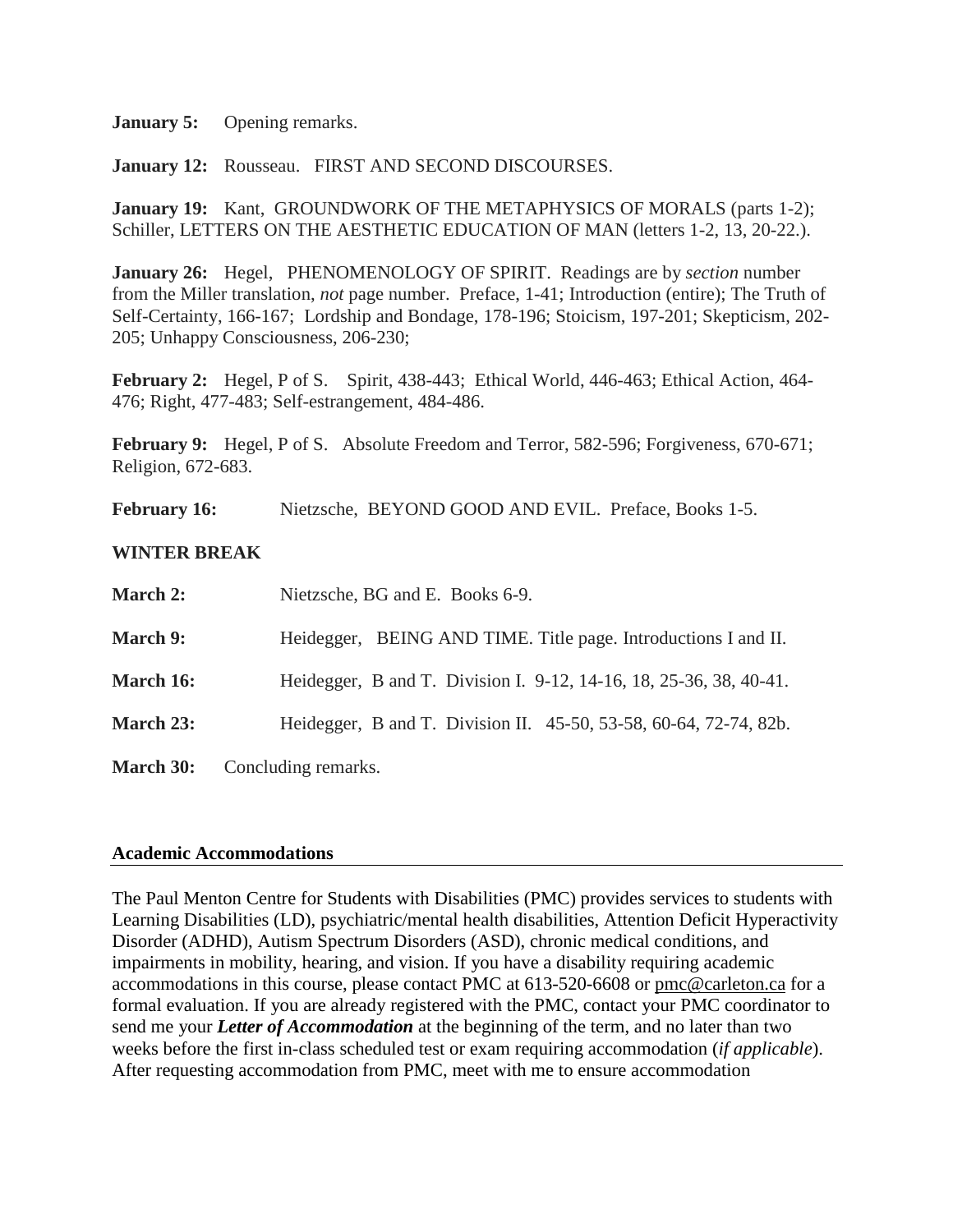arrangements are made. Please consult the PMC website for the deadline to request accommodations for the formally-scheduled exam (*if applicable*).

**For Religious Observance:** Students requesting accommodation for religious observances should apply in writing to their instructor for alternate dates and/or means of satisfying academic requirements. Such requests should be made during the first two weeks of class, or as soon as possible after the need for accommodation is known to exist, but no later than two weeks before the compulsory academic event. Accommodation is to be worked out directly and on an individual basis between the student and the instructor(s) involved. Instructors will make accommodations in a way that avoids academic disadvantage to the student. Instructors and students may contact an Equity Services Advisor for assistance (www.carleton.ca/equity).

**For Pregnancy:** Pregnant students requiring academic accommodations are encouraged to contact an Equity Advisor in Equity Services to complete a *letter of accommodation*. Then, make an appointment to discuss your needs with the instructor at least two weeks prior to the first academic event in which it is anticipated the accommodation will be required.

**Plagiarism:** The University Senate defines plagiarism as "presenting, whether intentional or not, the ideas, expression of ideas or work of others as one's own." This can include:

- reproducing or paraphrasing portions of someone else's published or unpublished material, regardless of the source, and presenting these as one's own without proper citation or reference to the original source;
- submitting a take-home examination, essay, laboratory report or other assignment written, in whole or in part, by someone else;
- using ideas or direct, verbatim quotations, or paraphrased material, concepts, or ideas without appropriate acknowledgment in any academic assignment;
- using another's data or research findings;
- failing to acknowledge sources through the use of proper citations when using another's works and/or failing to use quotation marks;
- handing in "substantially the same piece of work for academic credit more than once without prior written permission of the course instructor in which the submission occurs.

Plagiarism is a serious offence which cannot be resolved directly with the course's instructor. The Associate Deans of the Faculty conduct a rigorous investigation, including an interview with the student, when an instructor suspects a piece of work has been plagiarized. Penalties are not trivial. They may include a mark of zero for the plagiarized work or a final grade of "F" for the course.

Student or professor materials created for this course (including presentations and posted notes, labs, case studies, assignments and exams) remain the intellectual property of the author(s). They are intended for personal use and may not be reproduced or redistributed without prior written consent of the author(s).

**Submission and Return of Term Work:** Papers must be submitted directly to the instructor according to the instructions in the course outline and will not be date-stamped in the departmental office. Late assignments may be submitted to the drop box in the corridor outside